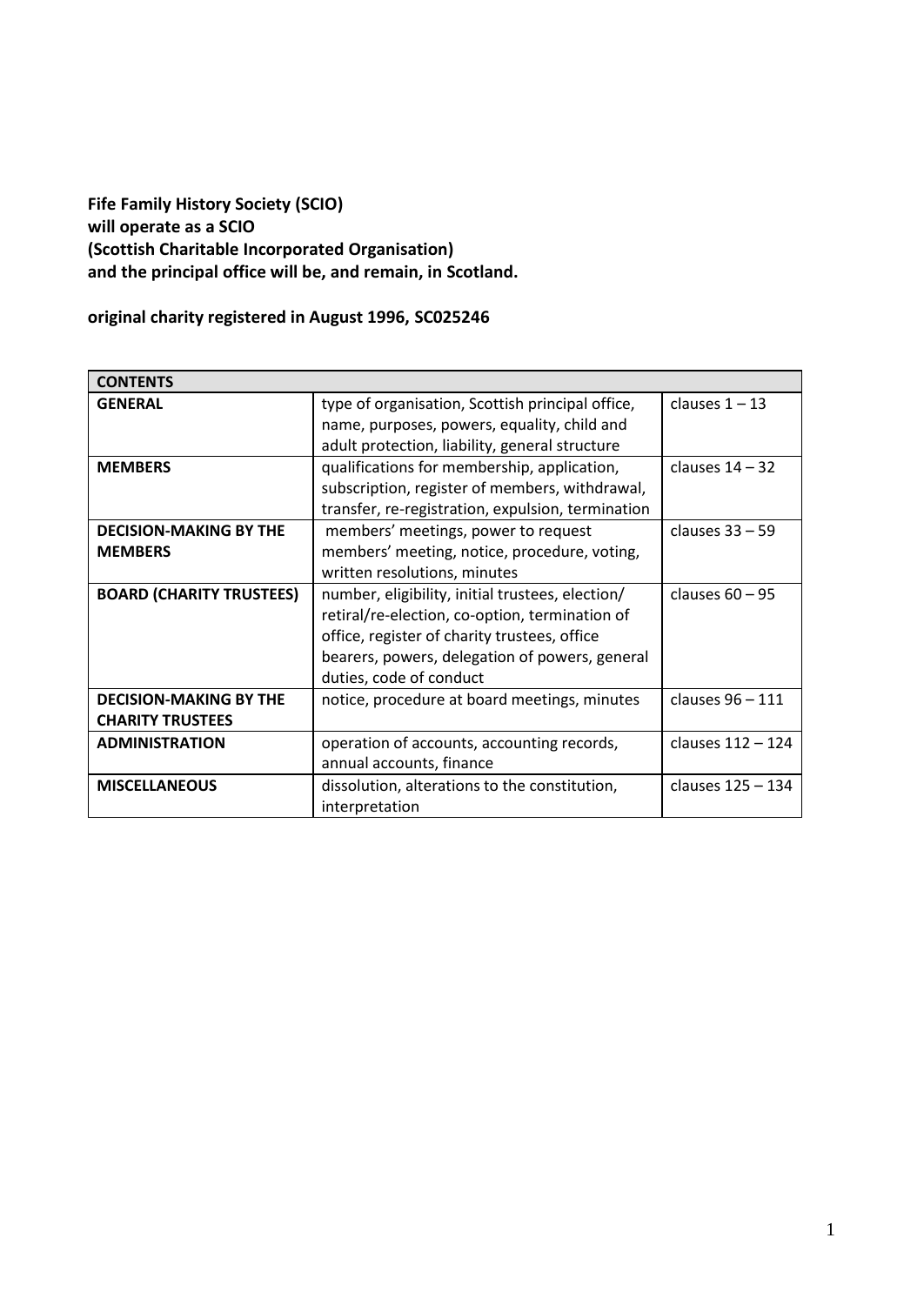# **GENERAL**

# **Type of Society**

<span id="page-1-0"></span>1 The Fife Family History Society will, upon registration, be a Scottish Charitable Incorporated Organisation (SCIO).

# **Scottish principal office**

2 The principal office of the Society will be in Scotland (and must remain in Scotland), and operate from Fife.

# **Name**

3 The name is Fife Family History Society (SCIO), referred to hereafter as 'the Society'.

# **Purposes**

- 4 The Society is a non-profit distributing charity whose principal purposes are:
	- 4.1 The advancement of the arts, heritage, culture or science
	- 4.2 The advancement of citizenship and/or community development
- 5 In furtherance of these purposes, the Society seeks:
	- 5.1 To promote and increase public interest, appreciation, and knowledge in the family history of Fife by presenting public talks, supporting local authors, writers and historians and other events that support and encourage participation.
	- 5.2 To provide opportunities for research, discussing publications, visual displays and any other such facilities and activities as the trustees shall from time to time determine.
	- 5.3 To do all lawful things which are deemed to further the purposes of the Society.

#### **Powers**

- 6 In furtherance of the purposes, the Society has the following powers:
	- 6.1 Open and operate a bank account in the name of the Society and to make and receive payments to this account in furtherance of the objects of the Society.
	- 6.2 Subject to such consents as may be required by law, borrow or raise money and accept gifts on such terms and on such security as shall be deemed to be necessary.
	- 6.3 Lend resources and equipment to members who wish to pursue Fife Family History research.
	- 6.4 Raise funds and invite and receive contributions from any person or persons whatsoever by way of subscription or otherwise including organised fundraising events.
	- 6.5 To invite donations in support of the Society, and to allocate donations to charities, keeping records of any such donations and of feedback from recipients.
	- 6.6 To make application for and secure grants from public bodies, charitable institutions, voluntary Trusts, the Lottery commission and other agencies or organisations to fund the Society's purposes.
	- 6.7 Purchase, take on lease or exchange, hire or otherwise acquire any property, including land, or equipment and any rights and privileges necessary for the promotion of the objects and construct, maintain and alter any buildings necessary for the work of the Society.
	- 6.8 Make regulations for the management of any property or equipment which may be so acquired.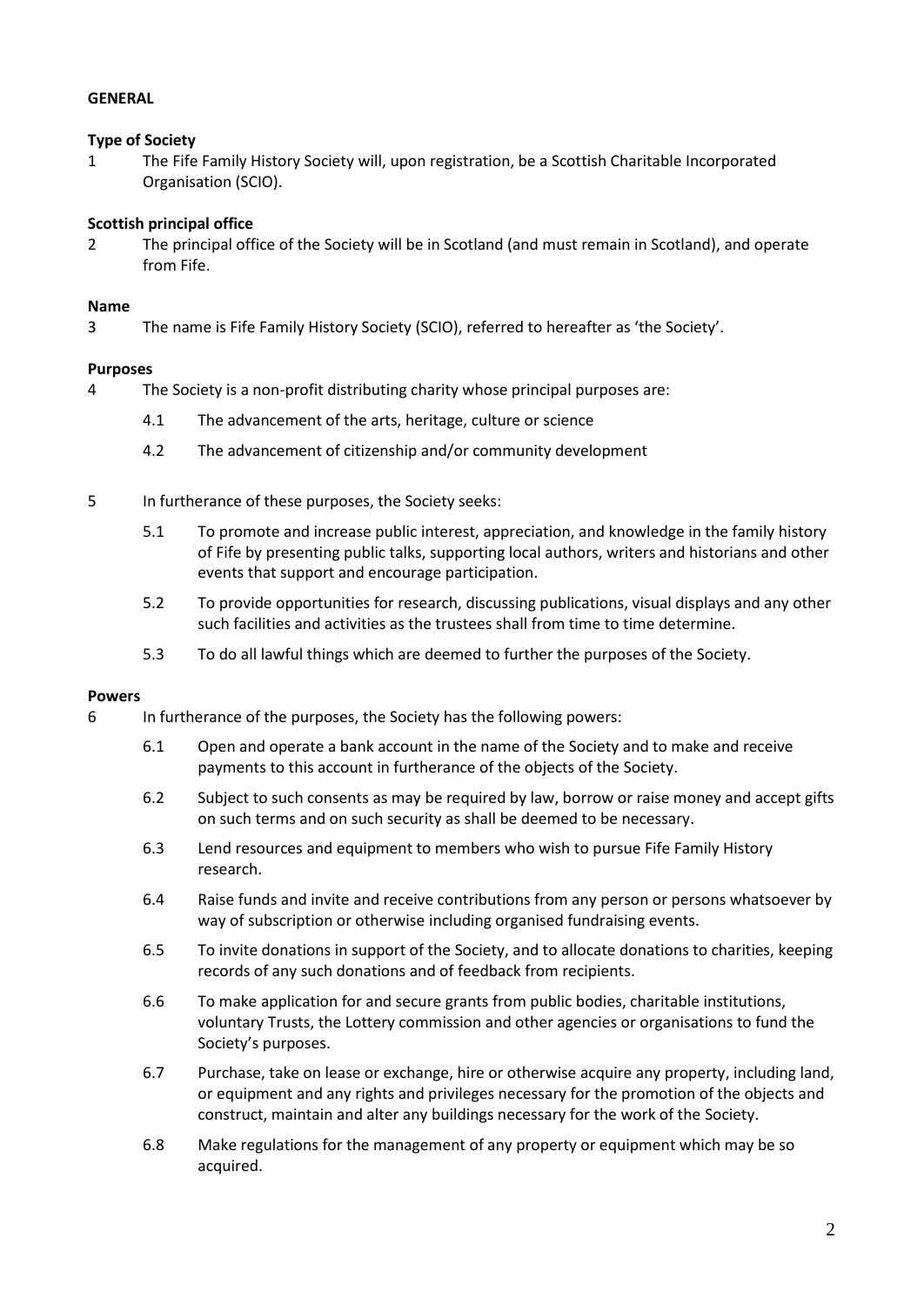- 6.9 Invest any funds which are not immediately required for the Society's objects in or upon such investments securities or property as may be considered appropriate (and to dispose of, and vary such investments), subject to any conditions as may at the time be imposed or required by law.
- 6.10 To effect insurance of all kinds (which may include officers' liability insurance).
- 6.11 Enter into partnerships or contractual agreements which can further the objects of the Society.
- 6.12 To subscribe to, become a member of, merge or amalgamate with, enter into any partnership or joint venture arrangement with or co-operate with any other SCIO whose objects are wholly or in part similar to those of the Society, but may not merge or amalgamate with any other type of charity, institution, organisation or body.
- 6.13 To be affiliated to the relevant national governing body and comply with regulations and statutes and, in addition, take out membership of such organisations that are considered to be in the interest of and compatible with the objects of the Society.
- 6.14 To liaise with other community historic or heritage bodies, Scottish and National Bodies, Scottish Government departments and agencies, and other appropriate bodies to further the Society's objects.
- 6.15 Facilitate access to a range of services for the members of the Society and encourage their involvement in planning and developing services relevant to the needs of its members.
- 6.16 Employ and pay any person or persons (whether paid or self-employed) to supervise, organise and carry on the work of the Society.
- 6.17 Make reasonable provision for the payment of pensions and superannuation to or on behalf of employees and their widows and other dependants.
- 6.18 Engage the services of professionals and volunteers to assist in the work of the Society and reimburse approved out-of-pocket expenses.
- 6.19 Collaborate with statutory and voluntary agencies in pursuit of the Society's aims.
- 6.20 Arrange and provide for the holding of exhibitions, meetings, seminars, training courses, and activity events as appropriate.
- 6.21 Promote and carry out or assist in promoting and carrying out research, surveys and investigations and, where considered appropriate, publish the results.
- 6.22 With due regard to confidentiality and prevailing data protection legislation collect and disseminate information on all matters affecting the objects and exchange such information with other bodies having similar objects, whether in this country or overseas.
- 6.23 To facilitate according to identified need the formation of ad hoc groups, committees and working parties and thus enable specific tasks which might be identified locally to be undertaken.
- 6.24 To provide relevant information, including information from statutory bodies, and facilitate the exchange and sharing of resources, ideas and the planning of services to the community.
- 6.25 To make such rules and procedures as considered necessary for the day-to-day management by Trustees of the Society.
- 6.26 Cause to be written and printed or otherwise reproduced and circulated, free of charge or for payment, such papers, books, periodicals, leaflets or other documents or films or recorded media (whether audio or visual or both) as shall further the objects.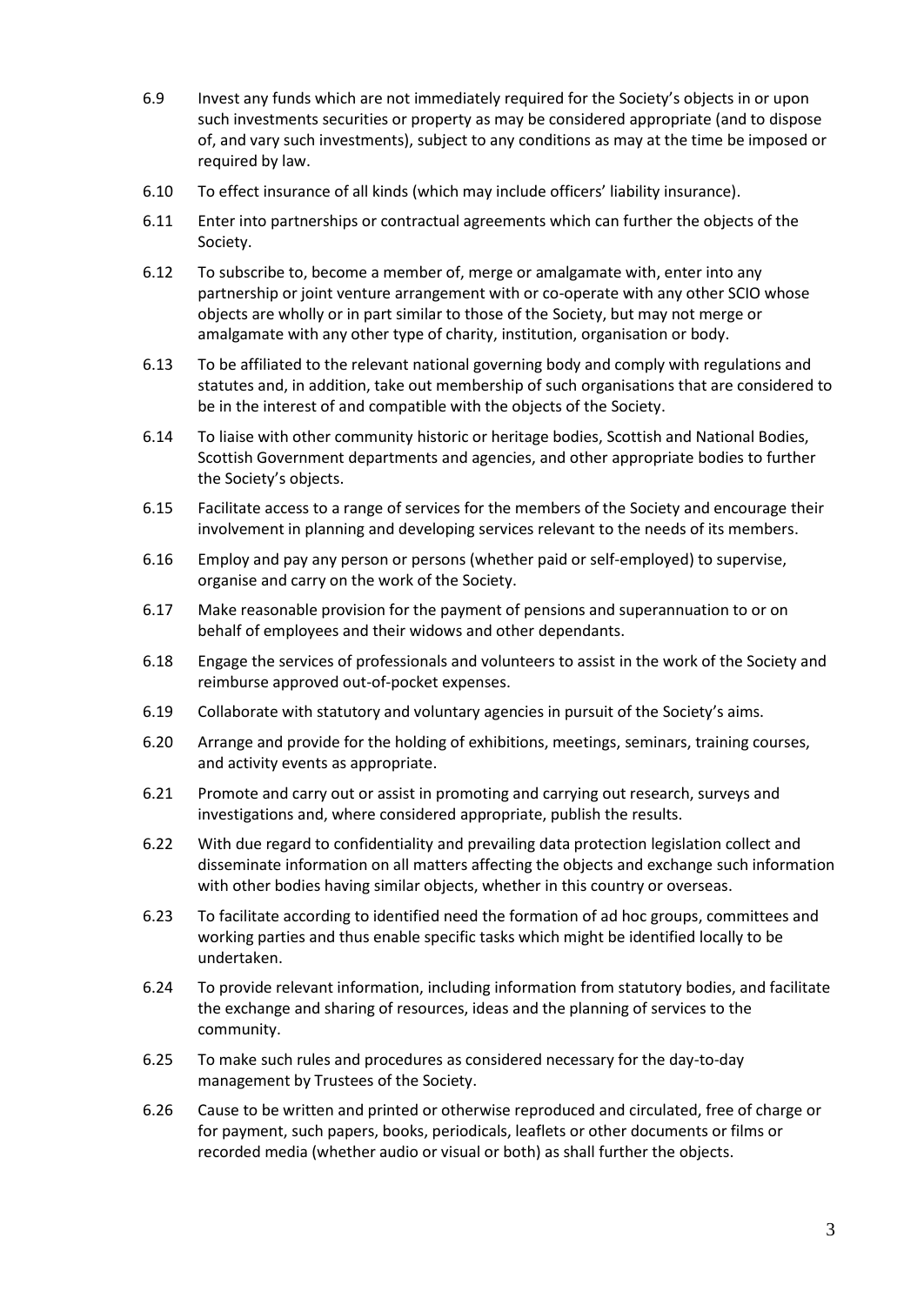- 6.27 Construct, create and regularly update content for and make public a website and social media pages, free of charge or for payment, for the purpose of promoting the work and activities of the Society.
- 6.28 Do all such other lawful things as are necessary for the attainment of the objects.

# **Asset Lock**

7 No part of the income or property of the Society may be paid or transferred (directly or indirectly) to the members – either in the course of the Society's existence or on dissolution – except where this is done in direct furtherance of the Society's charitable purposes.

# **Equal Opportunities**

- 8 In relation to its purposes, the Society will.
	- 8.1 Strive to avoid intentional and unintentional discrimination by virtue of any protected characteristic as determined by the Equality Act 2010 or any other artificial barriers or prejudices.
	- 8.2 Undertake whatever changes in the organisation or facilities that may be necessary to implement the above.

# **Protection of Children and Vulnerable Adults**

9 In compliance with national legislation, the Society will ensure that relevant policies and procedures are in place and kept up to date for the protection of children and vulnerable adults. The Society will ensure that all board members and coaches who work with children and vulnerable adults have sound knowledge of these policies and follow all policies, procedures and protocols during training, activities and events accordingly.

#### **Liability of Members**

- <span id="page-3-1"></span>10 The members of the Society have no liability to pay any sums to help to meet the debts (or other liabilities) of the Society if it is wound up. Accordingly, if the Society is unable to meet its debts, the members will not be held responsible.
- 11 The members and charity trustees have certain legal duties under the Charities and Trustee Investment (Scotland) Act 2005. and claus[e 10](#page-3-1) does not exclude (or limit) any personal liabilities they might incur if they are in breach of those duties or in breach of other legal obligations or duties that apply to them personally.

#### **General structure**

- 12 The structure of the Society consists of:
	- 12.1 The MEMBERS subject to clauses 14 16, who have the right to attend members' meetings (including any annual general meeting) and have important powers under this Constitution. In particular, the members may appoint people to serve on the board and take decisions on changes to the constitution itself.
	- 12.2 The BOARD who hold regular meetings, and generally control the activities of the Society. For example, the board is responsible for monitoring and controlling the financial position of the Society.
- 13 The people serving on the board are referred to in this constitution as CHARITY TRUSTEES.

#### **MEMBERS**

#### **Qualifications for membership**

<span id="page-3-0"></span>14 **Society Membership** as defined in clauses 15 and 16 will be open to any individual, club or organisation that wishes to assist in the furtherance of the purposes and agrees to operate within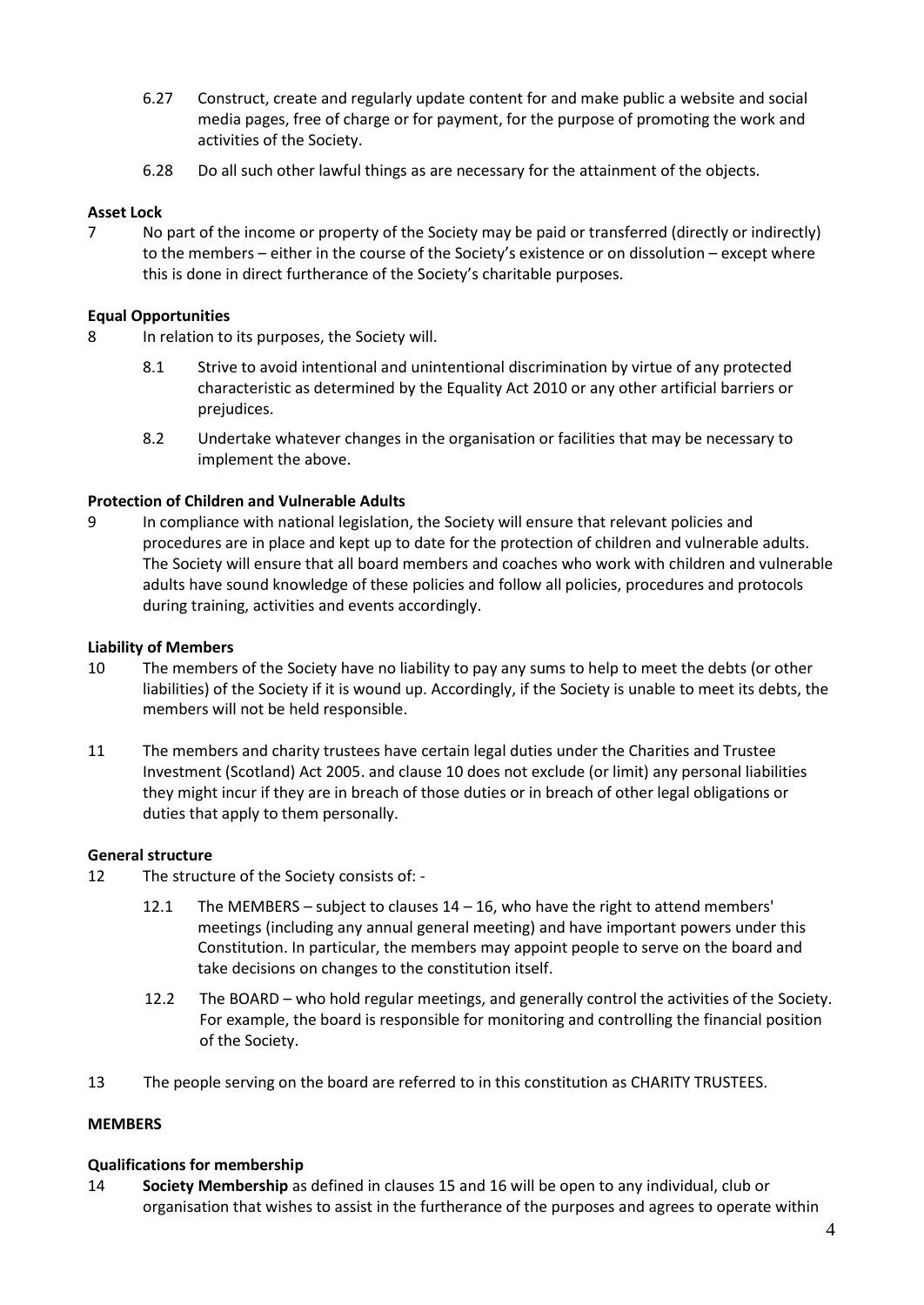the constitution of the Society. For the avoidance of doubt those who are eligible for election onto the board of trustees will be subject to clause 62.

- 15 **Participating Membership** will be open to any individual who is supportive of or is an active participant in recreational and historical information sessions, who wish to assist in the furtherance of the purposes and agrees to operate within the constitution of the Society. This category of membership **shall** be entitled to vote at members' meetings and shall be eligible for election onto the board of trustees.
- 16 **Associate Membership** will be open to any club or organisation that wishes to assist in the furtherance of the purposes and agrees to operate within the constitution of the Society, and whose own activities positively promotes the activities of the Society to the community. This category of membership shall **not** be entitled to vote at members' meetings and shall **not** be eligible for election onto the board of trustees.
- 17 Employees of the Society are not eligible for membership.

# **Application for membership**

- 18 Subject to clauses 15 and 16 any person, club or organisation who wishes to become a member must sign an online application for membership, the application will be considered by the board at its next meeting. Thereafter continued membership of the Society is automatic through an online process, clauses 19 and 20 provide the option to remove a member is this is deemed appropriate by the trustees.
- 19 Membership is open to all and no application for membership will be refused on other than reasonable grounds. There will be no discrimination on grounds of age, disability, gender reassignment, marriage and civil partnership, pregnancy and maternity, race, religion or belief, sex, or sexual orientation, political or other opinion.
- 20 The board must notify any applicant promptly (in writing or by e-mail) of its decision to remove them from membership. Where membership is removed, the member concerned will be entitled to appeal the decision and be heard by the board at a meeting convened for that purpose.

# **Membership subscription**

21 The board of trustees will be entitled to charge a membership subscription upon joining the Society for those members with the categories stated in clauses 15 and 16. Where any such subscription exists, it shall be recommended by the board of trustees and decided upon by the members at an AGM. Where any such subscription exists, it shall be recommended by the board of trustees and decided upon by the members at an AGM and, where appropriate, will be payable each year by a date to be prescribed by the board.

#### **Register of members**

- 22 The board must keep a register of members, setting out
	- 22.1 For each current member:
		- 22.1.1 His/her full contact details. or in the case of associate members, that of the club or Society and
		- 22.1.2 The date on which he/she/it was registered as a member of the Society.
	- 22.2 For each former member for at least six years from the date on he/she/it ceased to be a member:
		- 22.2.1 His/her/its name. and
		- 22.2.2 The date on which he/she/it ceased to be a member.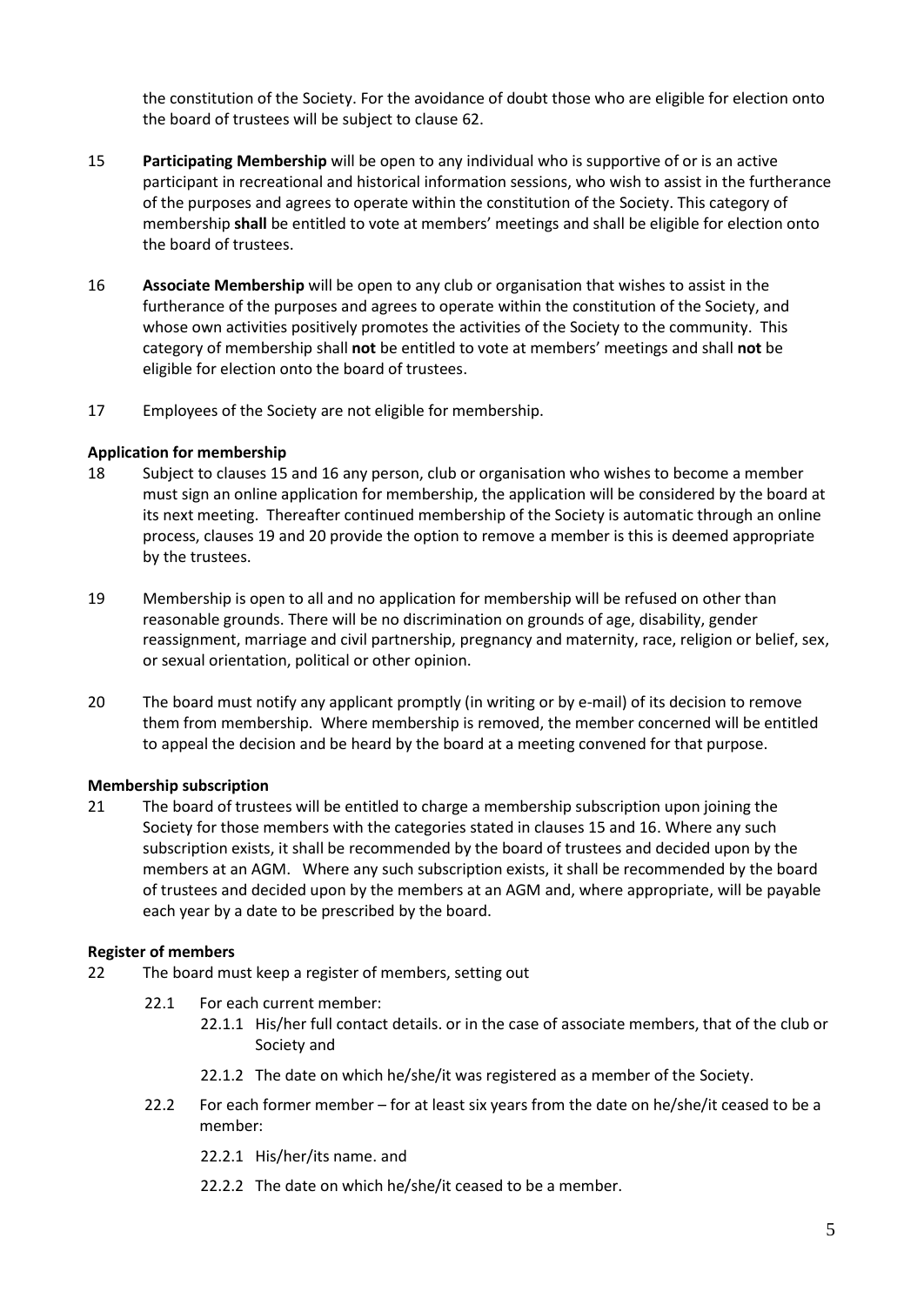- 23 The board must ensure that the register of members is updated within 28 days of any change:
	- 23.1 Which arises from a resolution of the board or a resolution passed by the members of the Society, or
	- 23.2 Which is notified to the Society.
- 24 If a member or charity trustee of the Society requests a copy of the register of members, the board must ensure that a copy is supplied to him/her within 28 days**, providing the request is reasonable**. if the request is made by a member (rather than a charity trustee), the board may provide a copy which has the addresses and any other personal details blanked out.

# **Withdrawal from membership**

25 Any person or Society who wants to withdraw from membership must give notice of withdrawal to the Society, he/she/it will cease to be a member as from the time when the notice is received by the Society.

# **Transfer of membership**

26 Membership of the Society may not be transferred by a member.

# **Re-registration of members**

<span id="page-5-0"></span>27 An automated membership reminder is emailed but should this electronic process fail, the board may issue notices to the members requiring them to confirm that they wish to remain as members of the Society and allowing them a period of 28 days (running from the date of issue of the notice) to provide that confirmation to the board.

#### **Expulsion from membership**

- 28 If a member fails to provide confirmation to the board (by automated process, in writing or by email) that they wish to remain as a member of the Society before the expiry of the 28-day period referred to in clause [27,](#page-5-0) the board may expel them from membership.
- 29 A notice under clause [27](#page-5-0) will not be valid unless it refers specifically to the consequences (under clause 28) of failing to provide confirmation within the 28-day period.
- 30 Any person or Society may be expelled from membership by way of a resolution passed by not less than two thirds of those elected Trustees eligible to vote, present in person, video conferencing or represented by a proxy Trustee delegate using an approved proxy voting method at a members' meeting, providing the following procedures have been observed:-
	- 30.1 At least 21 days' notice of the intention to propose the resolution must be given to the member concerned, specifying the grounds for the proposed expulsion.
	- 30.2 The member concerned will be entitled to be heard on the resolution at the members' meeting at which the resolution is proposed.

#### **Termination of membership**

- 31 The charity trustees shall have the right, for good and sufficient reason, to terminate the membership of any individual, club or Society provided that the individual member or individual representing such member club or Society (as the case may be) shall have the right to be heard by the board of trustees before a final decision is made.
- 32 Membership shall terminate on death.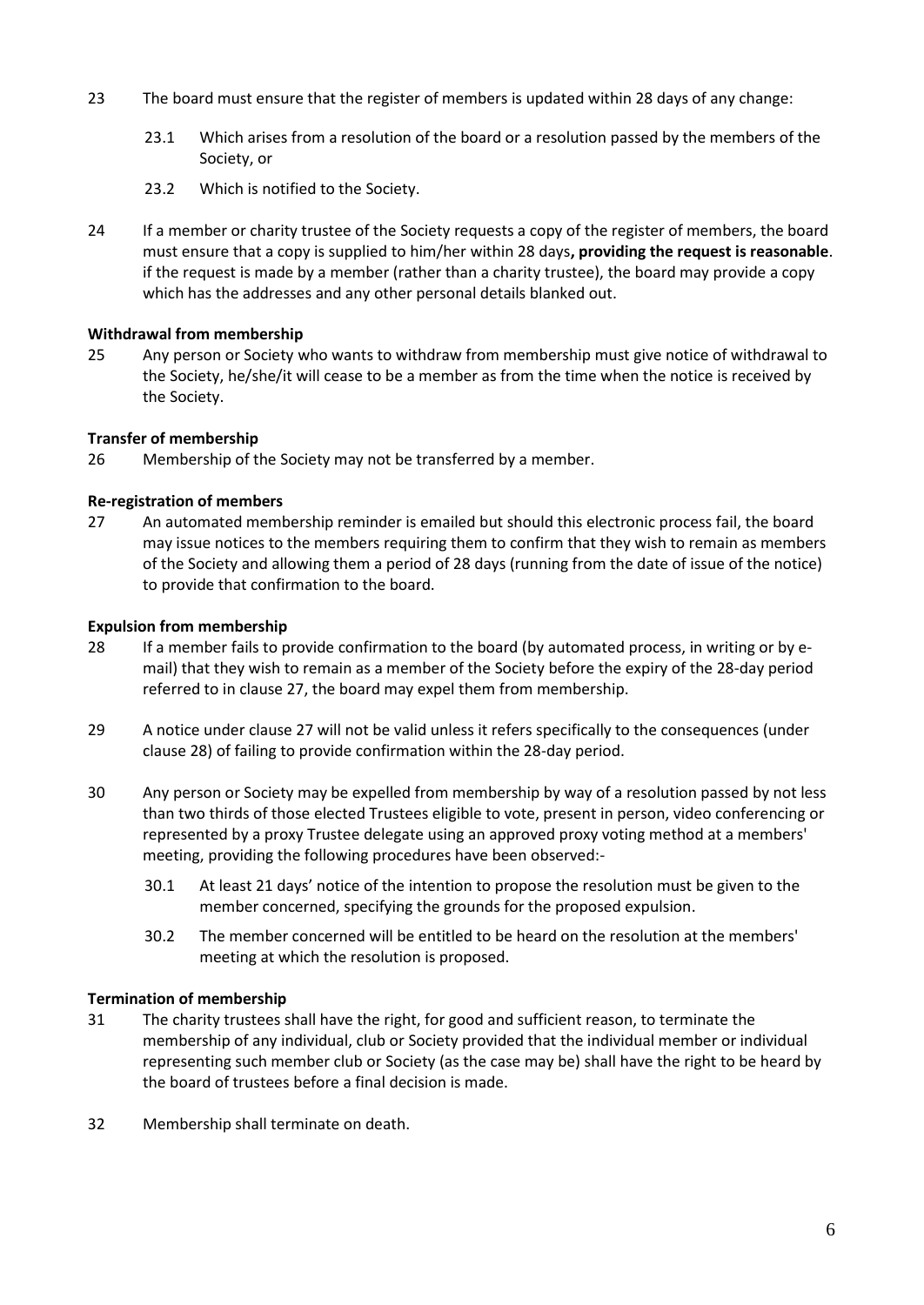# **DECISION-MAKING BY THE MEMBERS**

# **Members' meetings**

- <span id="page-6-0"></span>33 The board must arrange a meeting of members (an annual general meeting or "AGM") in each calendar year.
- 34 The gap between one AGM and the next must not be longer than 15 months.
- 35 Notwithstanding clause [33,](#page-6-0) an AGM does not need to be held during the calendar year in which the Society is formed. but the first AGM must still be held within 15 months of the date on which the Society is formed.
- 36 The business of each AGM, in accordance with clause 40, must include:
	- 36.1 To approve the minutes of the previous AGM.
	- 36.2 A report by the chair and/or the secretary on the activities of the Society.
	- 36.3 Treasurer's report and consideration of the annual accounts of the Society.
	- 36.4 The approval of the annual accounts.
	- 36.5 The nomination/election/re-election of charity trustees, as referred to in clauses [65](#page-9-0) to [68.](#page-9-1)
	- 36.6 The appointment of independent examiner or examiners of the accounts.
	- 36.7 Motions submitted by the board of trustees or by members, and.
	- 36.8 The transactions of such other matter as may from time to time be necessary.

# **Power to request an Extraordinary General Meeting (EGM)**

- 37 The board may arrange an EGM at any time by a simple majority vote.
- 38 The board must arrange an EGM if they are requested to do so by a written notice as detailed in clause 40 (which may take the form of two or more documents in the same terms, each signed by one or more members) by **10 [ten]** members with voting rights, or **25%** whichever is the lesser, whether individual or representative, sent to the Administrator who provides the secretariat function providing:
	- 38.1 The notice states the purposes for which the meeting is to be held, and
	- 38.2 Those purposes are not inconsistent with the terms of this constitution, the Charities and Trustee Investment (Scotland) Act 2005 or any other statutory provision.
- 39 If the board receive a notice under clause 38, the date for the meeting which they arrange in accordance with the notice must not be later than **thirty one [31]** days from the date on which they received the notice.

# **Notice of members' meetings**

- <span id="page-6-1"></span>40 At least **fourteen [14]** clear days' notice must be given of any AGM or EGM.
- 41 The notice calling a members' meeting must specify in general terms what business is to be dealt with at the meeting, and
	- 41.1 In the case of a resolution to alter the constitution, must set out the exact terms of the proposed alteration(s), or
	- 41.2 In the case of any other resolution falling within clause [51](#page-8-0) (requirement for two-thirds majority) must set out the exact terms of the resolution.
- 42 The reference to "clear days" in clause [40](#page-6-1) shall be taken to mean that, in calculating the period of notice: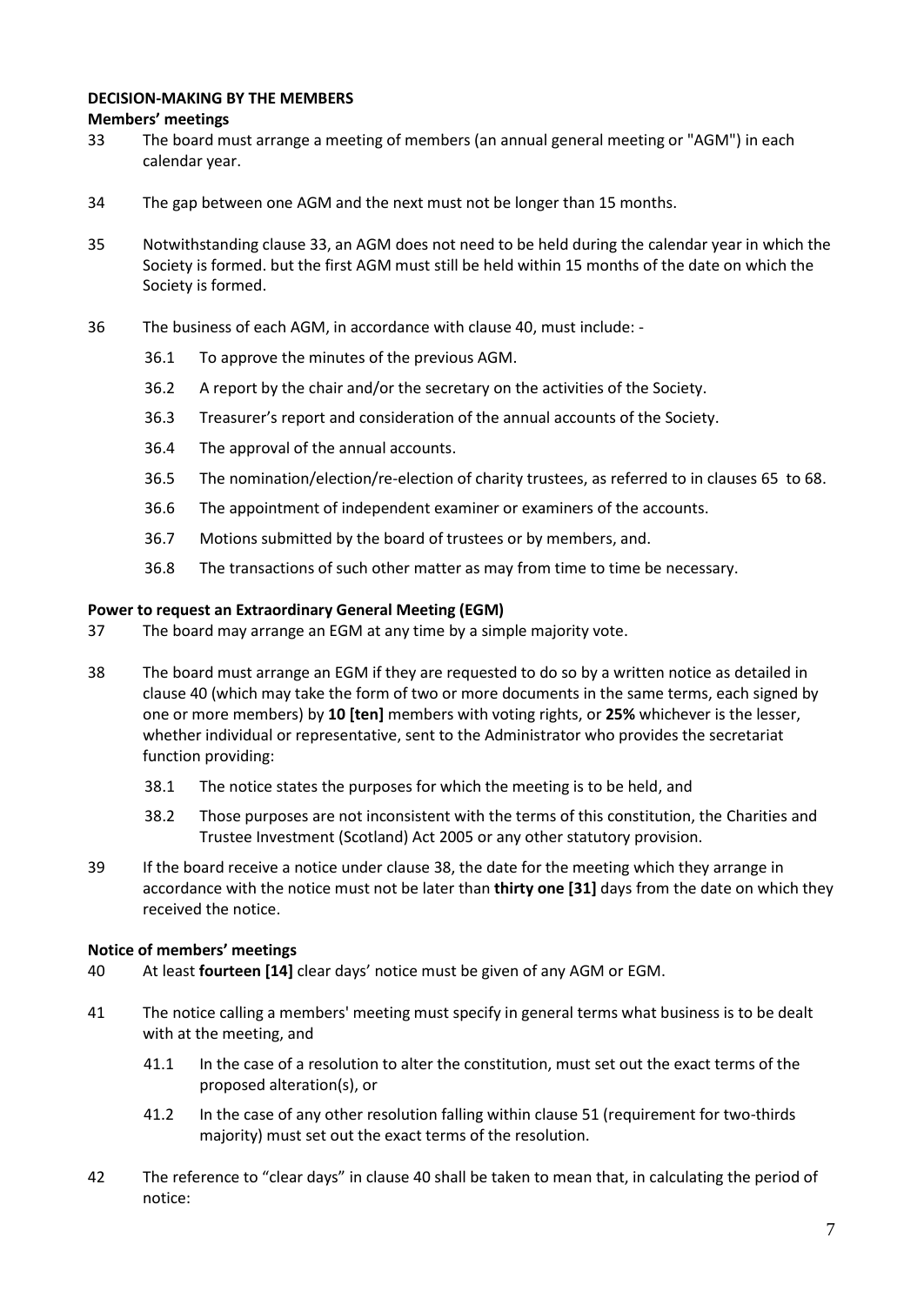- 42.1 The day after the notices are posted (or sent by e-mail) should be excluded, and
- 42.2 The day of the meeting itself should also be excluded.
- 43 Notice of every members' meeting must be given to all the members of the Society, and to all the charity trustees, but the accidental omission to give notice to one or more members will not invalidate the proceedings at the meeting.
- 44 Any notice which requires to be given to a member under this constitution must be:
	- 44.1 Communicated in writing to the member, at the address last notified by him/her to the Society or placed in a prominent place in the usual meeting place, *or*
	- 44.2 Sent by e-mail to the member, at the e-mail address last notified by him/her to the Society.

#### **Procedure at members' meetings**

- 45 No valid decisions can be taken at any members' meeting unless a quorum is present, or a proxy declaration has been received. Proxy votes shall be permitted where these are notified to members, in a valid format, by a member and received at the registered office of the SCIO not less than 48 hours (weekends are excluded from this requirement) before the start of the general meeting. A valid format means that it must: -
	- 46.1. state the name and address of the member appointing the proxy;
	- 46.2 Unless a proxy notice indicates otherwise, it must be treated as:
		- (a) allowing the Chair appointed under as a proxy discretion as to how to vote on any ancillary or procedural resolutions put to the meeting, and
		- (b) appointing that person as a proxy in relation to any adjournment of the general meeting to which it relates as well as the meeting itself.
- 46 The quorum for a members' meeting is **either** one-third of members **or** no fewer than 20 eligible members, either present in person or by phone, video conferencing, electronic particpation, or email or having submitted a proxy declaration in advance of the members meeting.
- 47 If a quorum is not present within 15 minutes after the time at which a members' meeting was due to start - or if a quorum ceases to be present during a members' meeting - the meeting cannot proceed; and fresh notices of meeting will require to be sent out, to deal with the business (or remaining business) which was intended to be conducted.
- 48 The chair of the organisation should act as chairperson of each members' meeting.
- 49 If the chair of the organisation is not present within 15 minutes after the time at which the meeting was due to start (or is not willing to act as chairperson), the charity trustees present at the meeting must elect (from among themselves) the person who will act as chairperson of that meeting.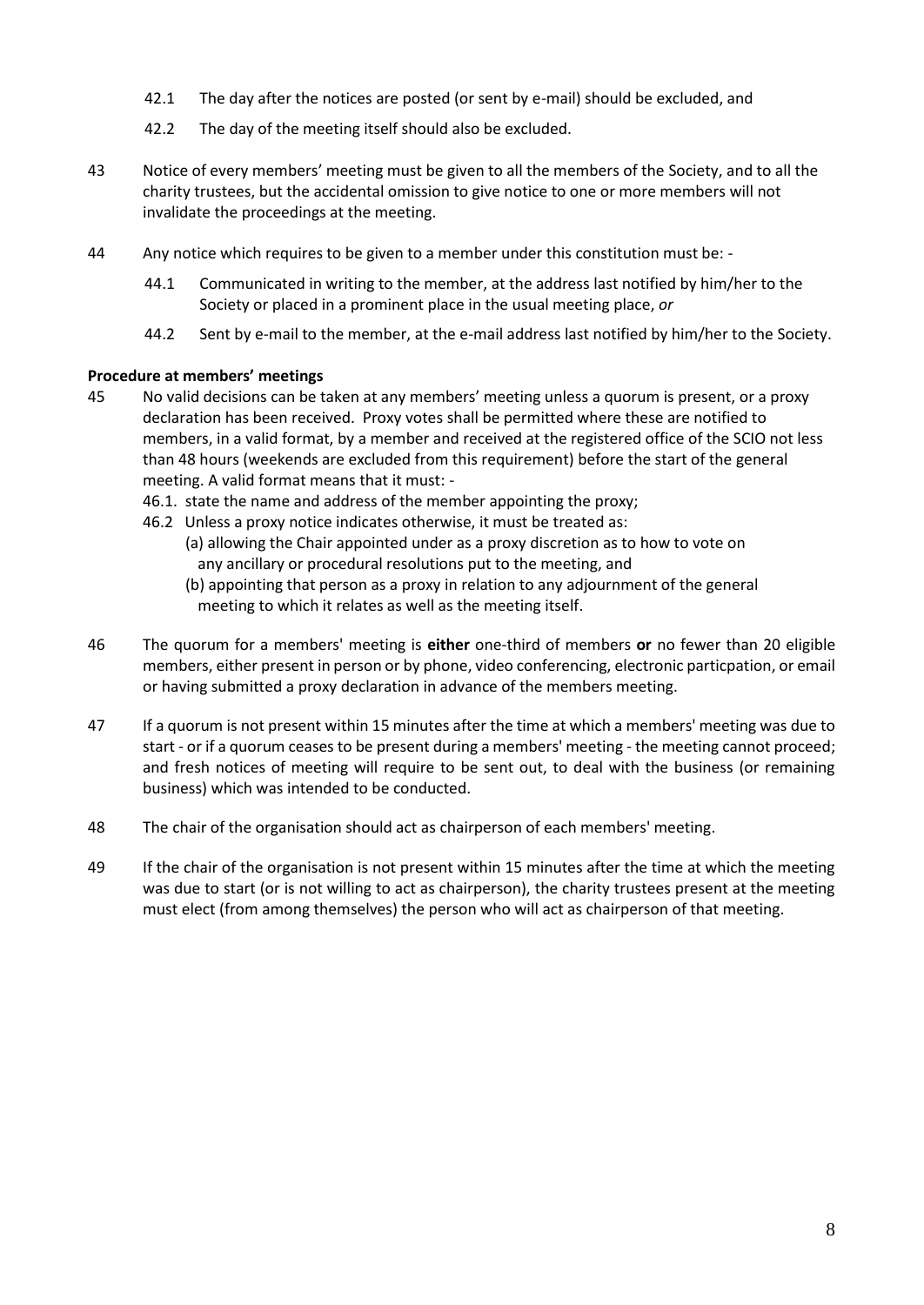# **Voting at members' meetings**

- 50 Every eligible member of the Society, as detailed in clause 15, has one vote, which must be given in person, or by phone or video conferencing or email and subject to clause 45 proxy vote permissions.
- <span id="page-8-0"></span>51 All decisions at members' meetings will be made by majority vote – with the exception of the types of resolution listed in clause 52.
- 52 The following resolutions submitted by either trustees or members will be valid only if passed by a majority of not less than **20** members or by **two-thirds** of those eligible to vote, present in person, video conferencing or represented by a proxy delegate using an approved proxy voting method on the resolution at a members' meeting:
	- 52.1 A resolution amending the constitution.
	- 52.2 A resolution expelling a person from membership under clause 28.
	- 52.3 A resolution directing the board to take any particular step (or directing the board not to take any particular step).
	- 52.4 A resolution approving the amalgamation of the Society with another SCIO (or approving the constitution of the new SCIO to be constituted as the successor pursuant to that amalgamation).
	- 52.5 A resolution to the effect that all of the Society's property, rights and liabilities should be transferred to another SCIO (or agreeing to the transfer from another SCIO of all of its property, rights and liabilities).
	- 52.6 A resolution for the winding up or dissolution of the Society.
- 53 If there are an equal number of votes for and against any resolution, the chairperson of the meeting will be entitled to a second (casting) vote.
- 54 A resolution put to the vote at a members' meeting will be decided on a show of hands unless the chairperson (or at least two other members present at the meeting) ask for a secret ballot.
- 55 The chairperson will decide how any secret ballot is to be conducted, and he/she will declare the result of the ballot at the meeting.

# **Written resolutions by members**

56 A resolution agreed to in writing (or by e-mail) by all the members will be as valid as if it had been passed at a members' meeting. the date of the resolution will be taken to be the date on which the last member agreed to it.

#### **Minutes**

- <span id="page-8-1"></span>57 The board must ensure that proper minutes are kept in relation to all members' meetings.
- 58 Minutes of members' meetings must include the names of those present, and (as far as possible) should be signed by the chairperson of the meeting.
- 59 The board shall make available copies of the minutes referred to in clause [57](#page-8-1) to any member of the public requesting them, but on the basis that the board may exclude material considered by them to be confidential.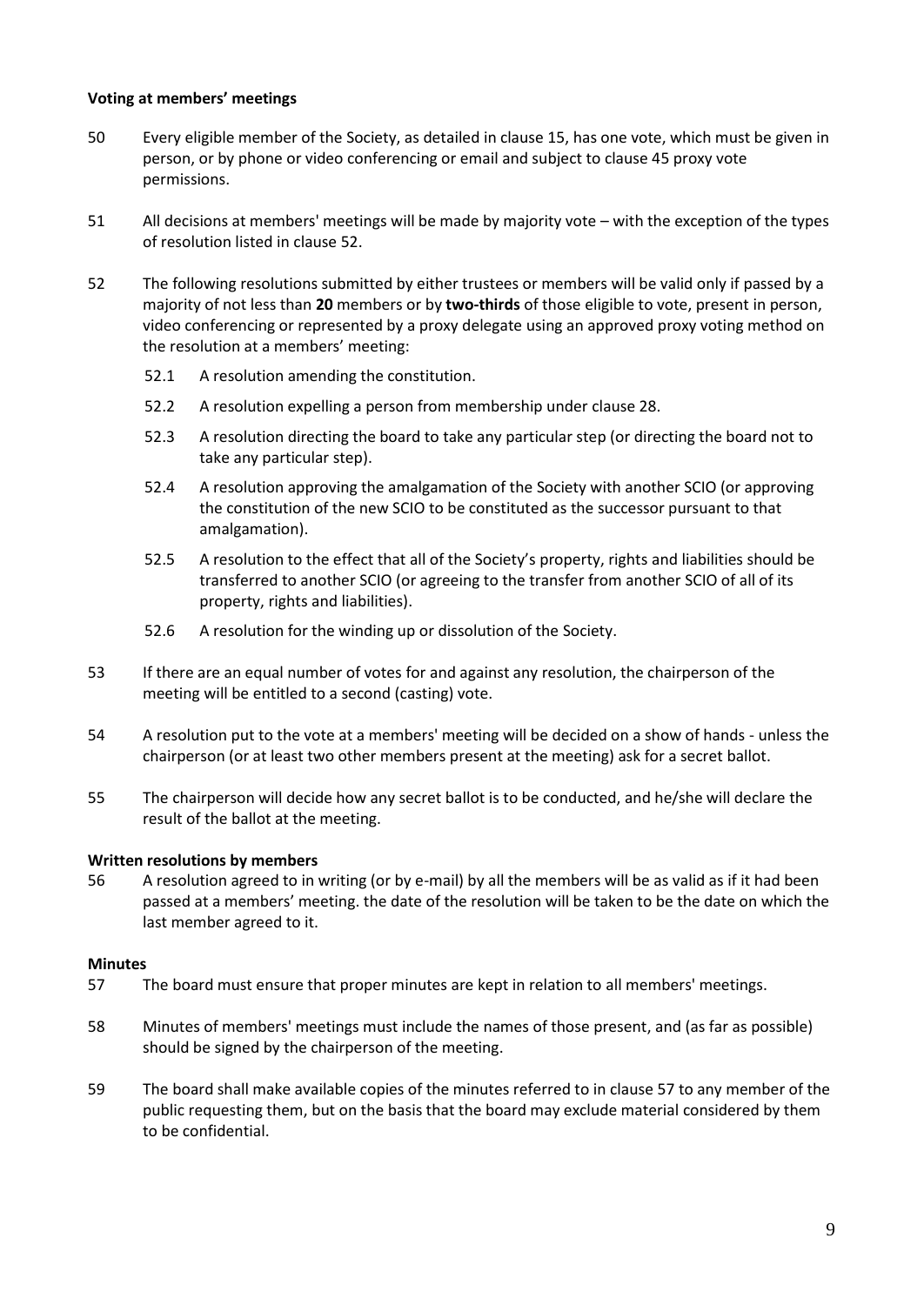#### **BOARD OF TRUSTEES**

#### **Number of charity trustees**

- 60 The maximum number of charity trustees is **ten [10].** out of that:
	- 60.1 no more than **ten [ 10 ]** shall be charity trustees who were elected/appointed under clauses [65](#page-9-0) and 68 (or deemed to have been appointed under clause 65). and
	- 60.2 no more than **two [ 2 ]** shall be charity trustees who were co-opted under the provisions of clauses [69](#page-9-2) and 71.
- 61 The minimum number of charity trustees is **three [3].**

#### **Eligibility**

- 62 A person shall not be eligible for election or appointment to the board under clauses [64](#page-9-3) to [68](#page-9-1) unless he/she is a member of the Society in a relevant category.
- 63 A person will not be eligible for election or appointment to the board if he/she is:
	- 63.1 Disqualified from being a charity trustee under the Charities and Trustee Investment (Scotland) Act 2005. or
	- 63.2 An employee of the Society.

#### **Initial charity trustees**

<span id="page-9-3"></span>64 The individuals who signed the charity trustee declaration forms which accompanied the application for incorporation of the Society shall be deemed to have been appointed by the members as charity trustees with effect from the date of incorporation of the Society.

#### **Election, retiral, re-election**

- <span id="page-9-0"></span>65 At each AGM, the members may nominate any member to be a charity trustee (unless he/she is debarred from membership under clause 62 and 63), such nominations will be subject to a formal trustee recruitment process.
- 66 The board may at any time appoint any member (unless he/she is debarred from membership under clause 62 and 63) to be a charity trustee.
- 67 Charity Trustees elected/appointed under clauses 65 and 66 (and, in the case of the first AGM, those deemed to have been appointed under clause 5) are appointed for a period of **three [3]** years, but are then eligible for re-election under clause 69.
- <span id="page-9-1"></span>68 A charity trustee retiring at an AGM will be deemed to have been re-elected unless: -
	- 68.1 He/she advises the board prior to the conclusion of the AGM that he/she does not wish to be re-appointed as a charity trustee, or
	- 68.2 A trustee recruitment process was held prior to the AGM and he/she was not among those elected/re-elected through that process, or
	- 68.3 A resolution for the re-election of that charity trustee was put to the AGM and was not carried.

#### **Appointment/re-appointment of co-opted charity trustees**

<span id="page-9-2"></span>69 In addition to their powers under clause 67, the board may at any time appoint any individual non-member of the Society to be a charity trustee (subject to clause 61, and providing he/she is not debarred from membership under clause 64) either on the basis that he/she has been nominated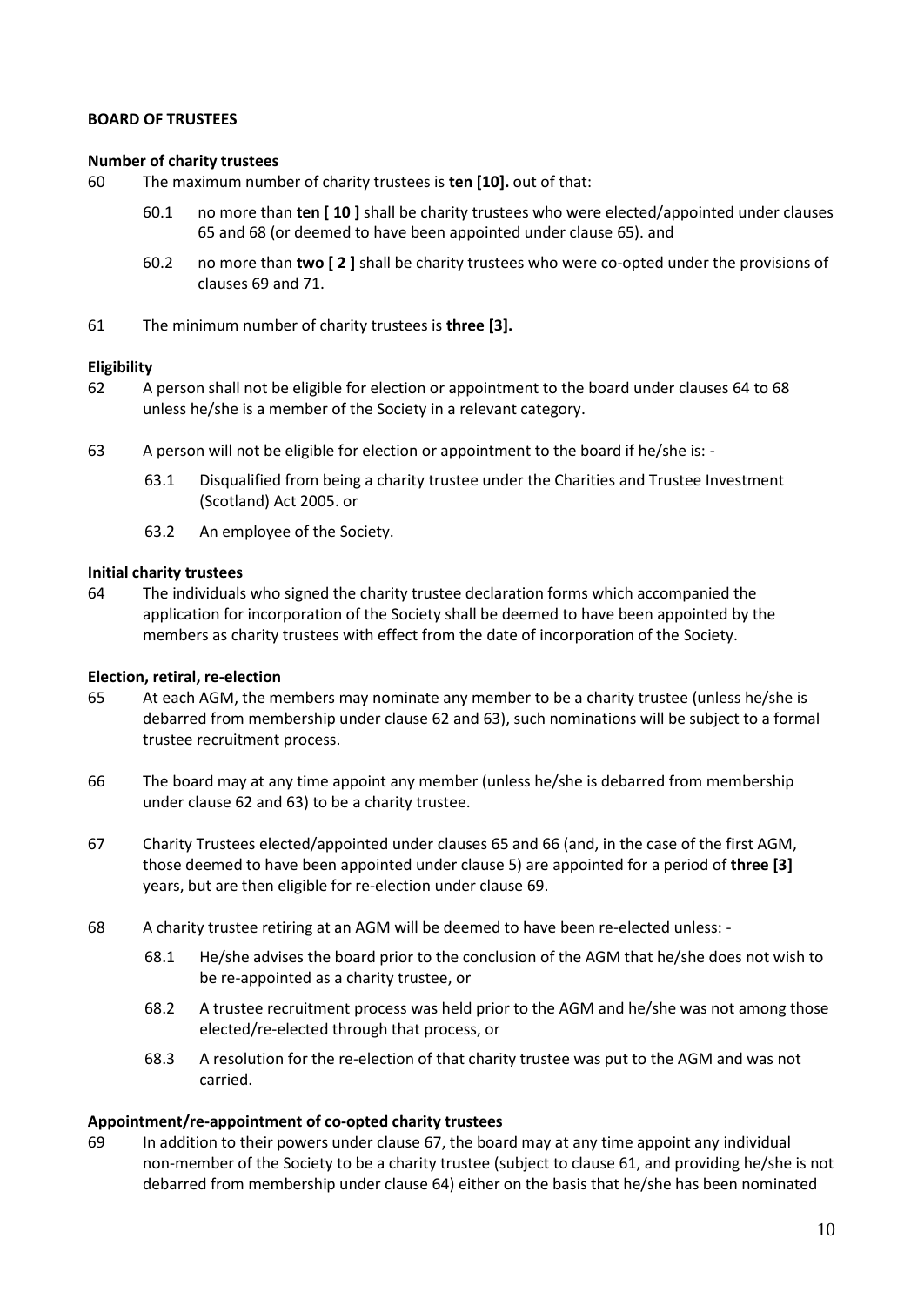by a body with which the Society has close contact in the course of its activities or on the basis that he/she has specialist experience and/or skills which could be of assistance to the board.

70 At each AGM, all of the charity trustees appointed under clause shall retire from office – but shall then be eligible for re-appointment under that clause.

#### **Termination of office**

- 71 A charity trustee will automatically cease to hold office if:
	- 71.1 He/she becomes disqualified from being a charity trustee under the Charities and Trustee Investment (Scotland) Act 2005.
	- 71.2 He/she becomes incapable for medical reasons of carrying out his/her duties as a charity trustee – but only if that has continued (or is expected to continue) for a period of more than six months.
	- 71.3 He/she ceases to be a member of the Society, except when appointed under claus[e 69.](#page-9-2)
	- 71.4 He/she becomes an employee of the Society.
	- 71.5 He/she gives the Society a notice of resignation, signed by him/her.
	- 71.6 He/she is absent (without good reason, in the opinion of the board) from more than three consecutive board meetings–but only if the board resolves to remove him/her from office.
	- 71.7 He/she is removed from office by resolution of the board on the grounds that he/she is considered to have committed a material breach of the code of conduct for charity trustees (as referred to in clause 95).
	- 71.8 He/she is removed from office by resolution of the board on the grounds that he/she is considered to have been in serious or persistent breach of his/her duties under section 66(1) or (2) of the Charities and Trustee Investment (Scotland) Act 2005. or
	- 71.9 He/she is removed from office by a resolution of the members passed at a members' meeting.
- <span id="page-10-2"></span><span id="page-10-1"></span><span id="page-10-0"></span>72 A resolution under clause, 72.7, [71.8](#page-10-0) or [71.9](#page-10-1) shall be valid only if: -
	- 72.1 The charity trustee who is the subject of the resolution is given reasonable prior written notice of the grounds upon which the resolution for his/her removal is to be proposed.
	- 72.2 The charity trustee concerned is given the opportunity to address the meeting at which the resolution is proposed, prior to the resolution being put to the vote, and
	- 72.3 (in the case of a resolution under clause [71.7](#page-10-2) o[r 71.8\)](#page-10-0) at least two thirds (to the nearest round number) of the charity trustees then in office vote in favour of the resolution.
	- 72.4 There is a mechanism for appeal.

#### **Register of charity trustees**

- 73 The board must keep a register of charity trustees, setting out
	- 73.1 for each current charity trustee:
		- 73.1.1 His/her full name and address.
		- 73.1.2 The date on which he/she was appointed as a charity trustee, and
		- 73.1.3 Any office held by him/her in the Society.
	- 73.2 for each former charity trustee for at least 6 years from the date on which he/she ceased to be a charity trustee:
		- 73.2.1 The name of the charity trustee.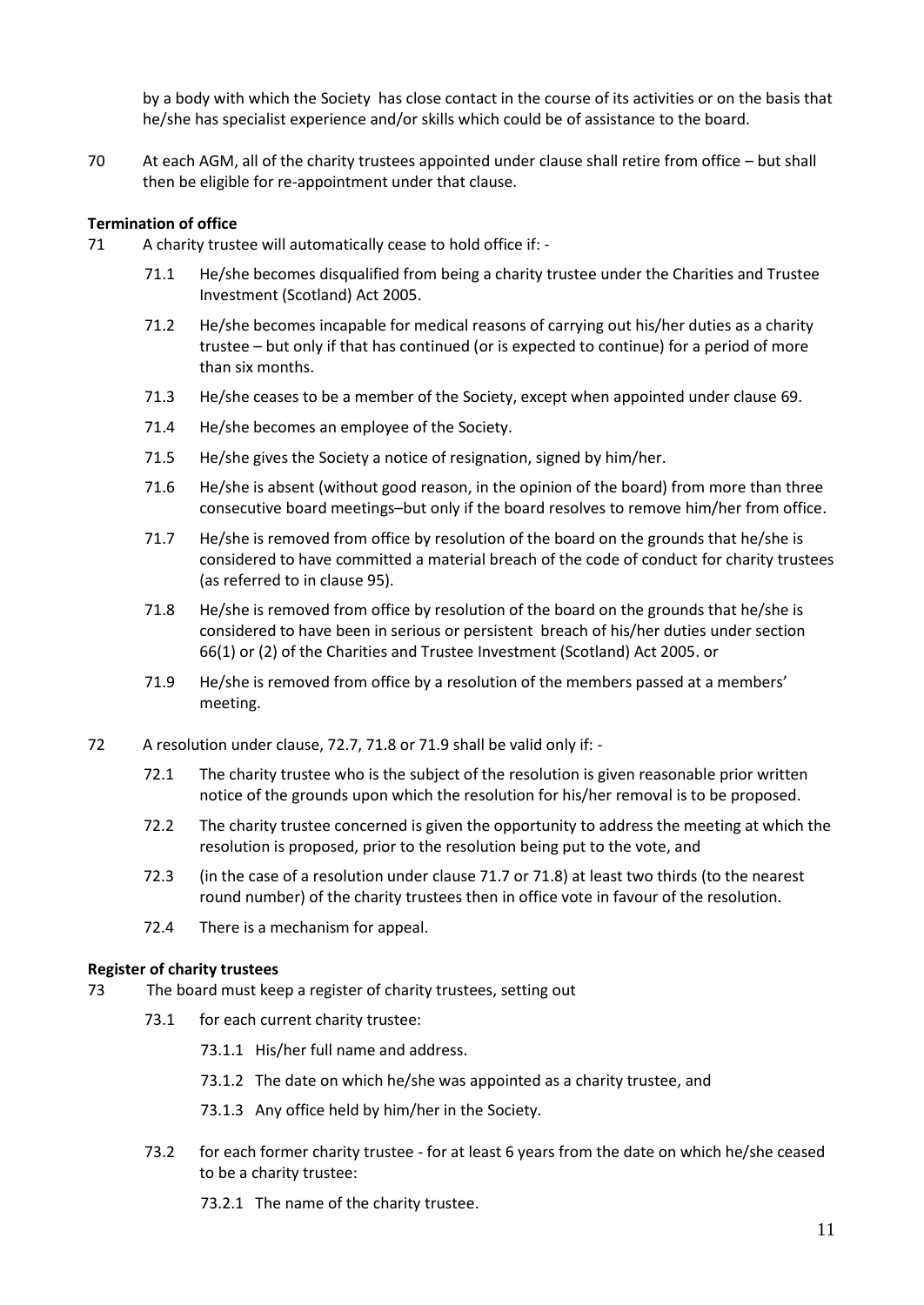- 73.2.2 Any office held by him/her in the Society. and
- 73.2.3 The date on which he/she ceased to be a charity trustee.
- 74 The board must ensure that the register of charity trustees is updated within 28 days of any change:
	- 74.1 Which arises from a resolution of the board or a resolution passed by the members of the Society, or
	- 74.2 Which is notified to the Society.
- 75 If any person requests a copy of the register of charity trustees, the board must ensure that a copy is supplied to him/her within 28 days, providing the request is reasonable. If the request is made by a person who is not a charity trustee of the Society, the board may provide a copy which has the addresses blanked out.

#### **Office-bearers**

- 76 The charity trustees must elect (from among themselves) a Chairperson, a Treasurer and a Secretary.
- 77 In addition to the office-bearers required under clause 76, the charity trustees may elect (from among themselves) further office-bearers if they consider that appropriate.
- 78 Office-bearers shall retire from office in rotation but may then be re-elected under clause 76 or 77.
- 79 A person elected to any office will automatically cease to hold that office:
	- 79.1 If he/she ceases to be a charity trustee. *or*
	- 79.2 If he/she gives to the Society a notice of resignation from that office, signed by him/her.

#### **Powers of board**

- 80 Except where this constitution states otherwise, the Society (and its assets and operations) will be managed by the board, and the board may exercise all the powers of the Society.
- 81 A meeting of the board at which a quorum is present, as detailed in clause 98, may implement all powers exercisable by the board.
- 82 The board may fill any vacancies among the board members that may occur during the year. These individuals shall hold office until the next AGM where they will retire but may stand for re-election.
- 83 The members may, by way of a resolution passed in compliance with clause 53 (requirement for two-thirds majority), direct the board to take any particular step or direct the board not to take any particular step, and the board shall give effect to any such direction accordingly.

#### **Delegation of powers**

- <span id="page-11-0"></span>84 The board may delegate any of its powers to a sub-committee appointed for any special purpose:
	- 84.1 Each sub-committee shall be set up with a special remit which will lay down the purpose of the group, any powers delegated from the main board and timescales associated with it.
	- 84.2 At least one member of the board shall sit on any sub-committee and provide a report at each board meeting in order to inform the rest of the board members on progress to date.
	- 84.3 The Chairperson of the Society is an ex-officio member of all sub-committees.
- 85 The rules of procedure for each sub-committee, and the provisions relating to membership of each sub-committee, shall be set by the board.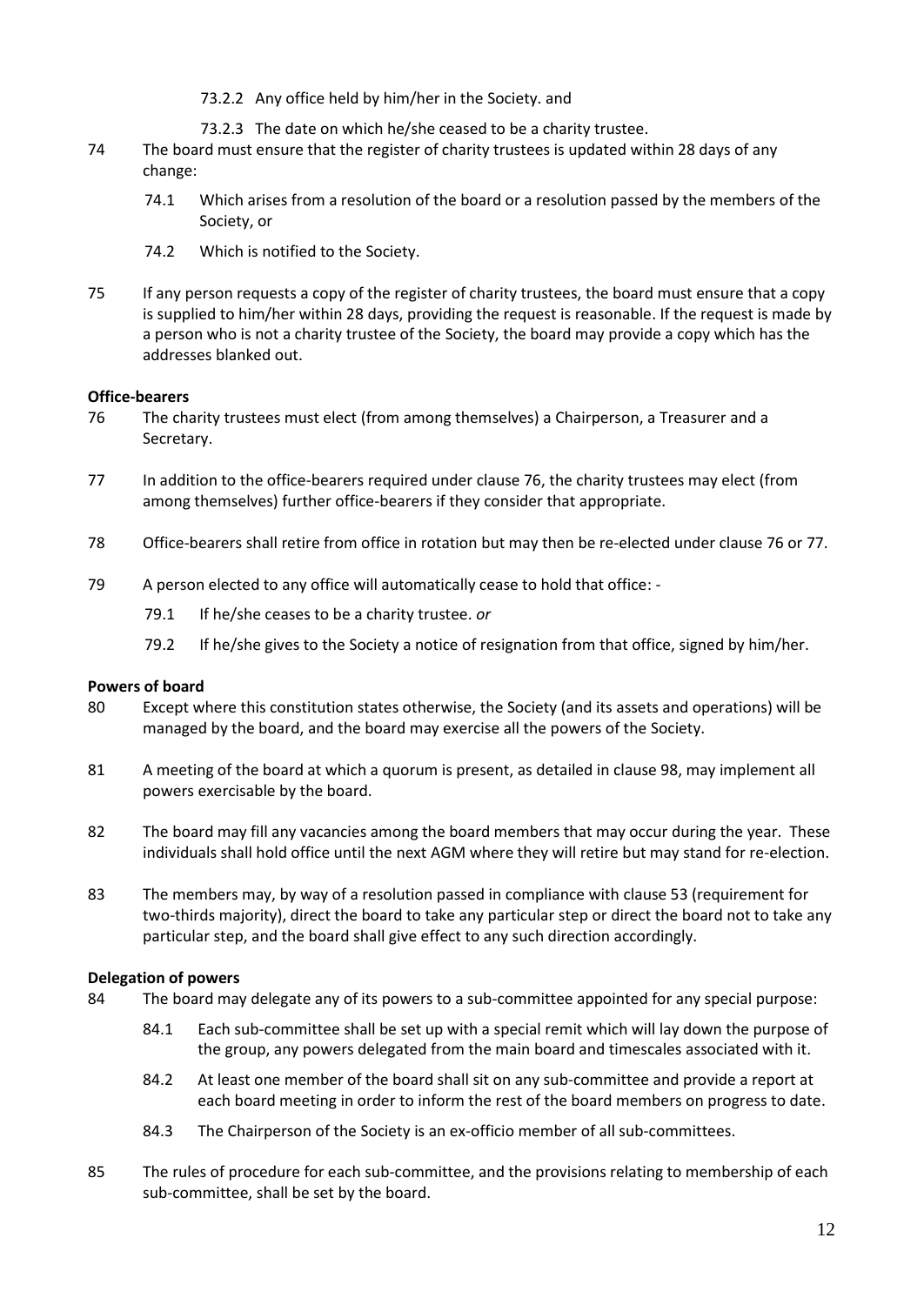- <span id="page-12-0"></span>86 The board may also delegate to the chair of the Society (or the holder of any other post) such of their powers as they may consider appropriate.
- 87 When delegating powers under clause [84](#page-11-0) o[r 86,](#page-12-0) the board must set out appropriate conditions (which must include an obligation to report regularly to the board).
- 88 Any delegation of powers under clause [84](#page-11-0) or [86](#page-12-0) may be revoked or altered by the board at any time.

#### **General duties**

- <span id="page-12-1"></span>89 Each of the charity trustees has a duty, in exercising functions as a charity trustee, to act in the interests of the Society. and, in particular, must: -
	- 89.1 Seek, in good faith, to ensure that the Society acts in a manner which is in accordance with its purposes.
	- 89.2 Act with the care and diligence which it is reasonable to expect of a person who is managing the affairs of another person.
	- 89.3 In circumstances giving rise to the possibility of a conflict of interest between the Society and any other party:
		- 89.3.1 Put the interests of the Society before that of the other party.
		- 89.3.2 Where any other duty prevents him/her from doing so, disclose the conflicting interest to the Society and refrain from participating in any deliberation or decision of the other charity trustees with regard to the matter in question.
	- 89.4 Ensure that the Society complies with any direction, requirement, notice or duty imposed under or by virtue of the Charities and Trustee Investment (Scotland) Act 2005.
- 90 In addition to the duties outlined in clause [89,](#page-12-1) all of the charity trustees must take such steps as are reasonably practicable for the purpose of ensuring: -
	- 90.1 That any breach of any of those duties by a charity trustee is corrected by the charity trustee concerned and not repeated, and
	- 90.2 That any trustee who has been in serious and persistent breach of those duties is removed as a trustee.
- 91 Provided he/she has declared his/her interest and has not voted on the question of whether or not the Society should enter into the arrangement - a charity trustee will not be debarred from entering into an arrangement with the Society in which he/she has a personal interest. and (subject to clause [92](#page-12-2) and to the provisions relating to remuneration for services contained in the Charities and Trustee Investment (Scotland) Act 2005), he/she may retain any personal benefit which arises from that arrangement.
- <span id="page-12-2"></span>92 No charity trustee may serve as an employee (full time or part time) of the Society. and no charity trustee may be given any remuneration by the Society for carrying out his/her duties as a charity trustee, but may receive commensurate remuneration for any other such duty or service provided through a written agreement. The number of charity trustees receiving such remuneration will not be more than **one quarter** of the total number of trustees.
- 93 The charity trustees may be paid all travelling and other out of pocket expenses reasonably incurred by them in connection with carrying out their duties. This may include expenses relating to their attendance at meetings.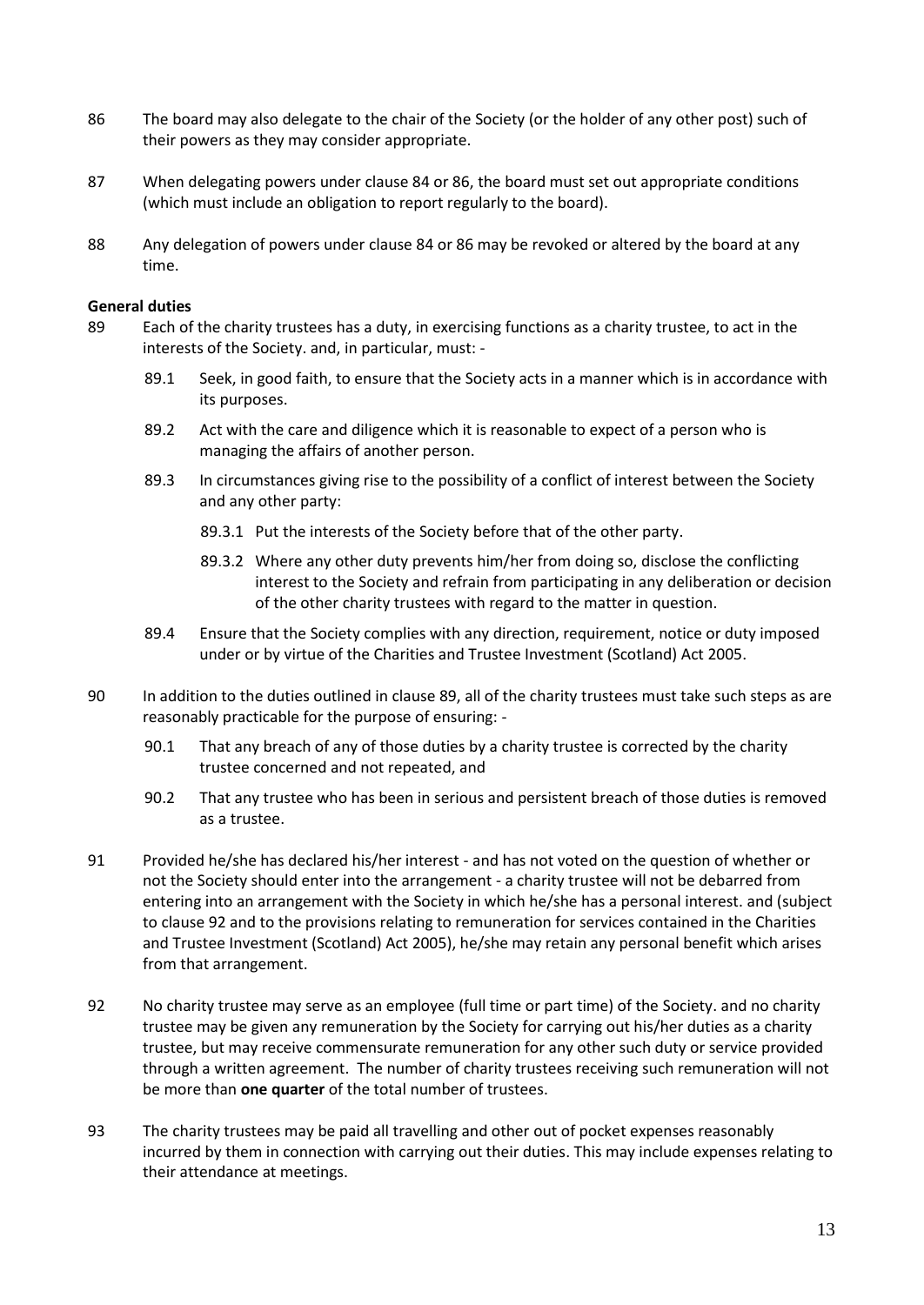# **Code of conduct for Charity Trustees**

- 94 Each of the charity trustees shall comply with the code of conduct (incorporating detailed rules on conflict of interest) prescribed by the board from time to time.
- 95 The code of conduct referred to in clause 94 shall be supplemental to the provisions relating to the conduct of charity trustees contained in this constitution and described in Clause [89](#page-12-1) and the duties imposed on charity trustees under the Charities and Trustee Investment (Scotland) Act 2005, and all relevant provisions of this constitution shall be interpreted and applied in accordance with the provisions of the code of conduct in force from time to time.

# **DECISION-MAKING BY THE CHARITY TRUSTEES**

# **Notice of board meetings**

- 96 Any charity trustee may call a meeting of the board *or* ask the secretary to call a meeting of the board.
- 97 At least **fourteen [14]** days' notice must be given of each board meeting, unless (in the opinion of the person calling the meeting) there is a degree of urgency which makes that inappropriate.
	- 97.1 In such cases, the notice for the meeting shall be **seven [7]** days, this notice being given personally to each board member.

#### **Procedure at board meetings**

- 98 No valid decisions can be taken at a board meeting unless a quorum is present. the quorum for board meetings is **three [3]** charity trustees, present in person or video conferencing.
- 99 If at any time the number of charity trustees in office falls below the number stated as the quorum in clause 98, the remaining charity trustee(s) will have power to fill the vacancies or call a members' meeting - but will not be able to take any other valid decisions.
- 100 The chair of the Society should act as chairperson of each board meeting.
- 101 If the chair is not present within 15 minutes after the time at which the meeting was due to start (or is not willing to act as chairperson), the charity trustees present at the meeting must elect (from among themselves) the person who will act as chairperson of that meeting.
- 102 Every charity trustee has one vote, which must be given personally.
- 103 All decisions at board meetings regarding the day to day management of the Society will be made by majority vote, in all other matters they shall be referred to the full membership to consider at an AGM.
- 104 If there are an equal number of votes for and against any resolution, the chairperson of the meeting will be entitled to a second (casting) vote.
- 105 The board may, at its discretion, allow any person to attend and speak at a board meeting notwithstanding that he/she is not a charity trustee - but on the basis that he/she must not participate in decision-making.
- <span id="page-13-0"></span>106 A charity trustee must not vote at a board meeting (or at a meeting of a sub-committee) on any resolution which relates to a matter in which he/she has a personal interest or duty which conflicts (or may conflict) with the interests of the Society. He/she must withdraw from the meeting while an item of that nature is being dealt with.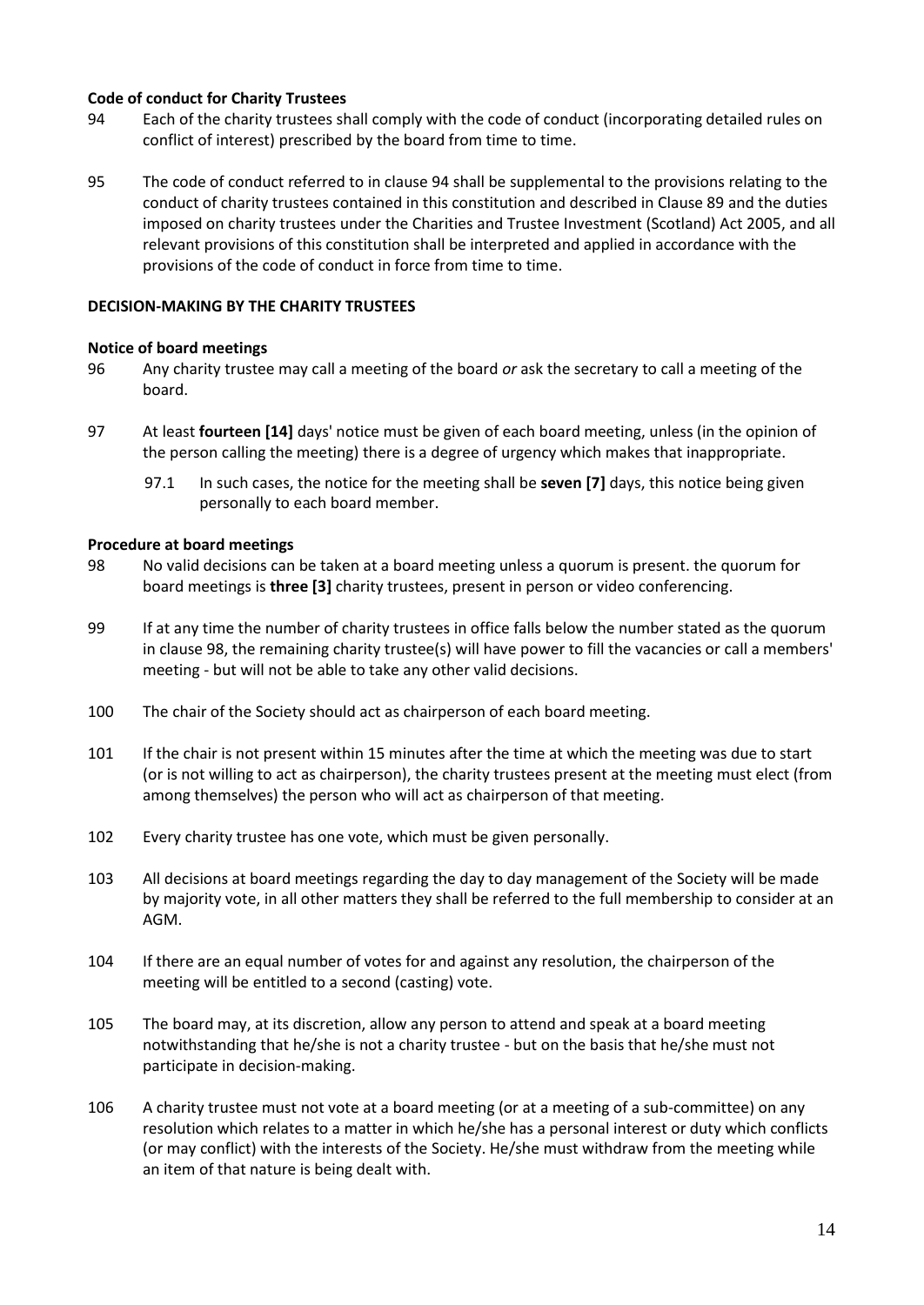- 107 For the purposes of clause [106](#page-13-0) :
	- 107.1 An interest held by an individual who is "connected" with the charity trustee under section 68(2) of the Charities and Trustee Investment (Scotland) Act 2005 (husband/wife, partner, child, parent, brother/sister etc) shall be deemed to be held by that charity trustee.
	- 107.2 A charity trustee will be deemed to have a personal interest in relation to a particular matter if a body in relation to which he/she is an employee, director, member of the board of trustees, officer or elected representative has an interest in that matter.

# **Minutes**

- <span id="page-14-0"></span>108 The board must ensure that proper minutes are kept in relation to all board meetings and meetings of sub-committees.
- 109 The board minutes to be kept under clause [108](#page-14-0) must include the names of those present. and (as far as possible) should be signed by the chairperson of the meeting.
- 110 The board shall (subject to claus[e 111\)](#page-14-1) make available copies of the minutes referred to in clause [108](#page-14-0) to any member of the public requesting them.
- <span id="page-14-1"></span>111 The board may exclude from any copy minutes made available to a member of the public any material which the board considers ought properly to be kept confidential - on the grounds that allowing access to such material could cause significant prejudice to the interests of the Society or on the basis that the material contains reference to employee or other matters which it would be inappropriate to divulge.

# **ADMINISTRATION**

# **Accounting records and annual accounts**

- 112 The board must ensure that proper accounting records are kept, in accordance with all applicable statutory requirements.
- 113 The board must prepare annual accounts, complying with all relevant statutory requirements including an independent examination. If an audit is required under any statutory provisions (or if the board consider that an audit would be appropriate for some other reason), the board should ensure that an audit of the accounts is carried out by a suitably qualified examiner.

#### **Finance**

- 114 The Treasurer must lodge all monies in a bank account in the name of the Society. Cheques may only be drawn on the signature of the Treasurer and one other nominated signatory.
- 115 The funds of the Society may only be used to support the stated purposes of the Society.
- 116 No member of the Society may receive payment directly or indirectly for services to the Society other than to reimburse legitimate expenses incurred in its work or by written service provision agreement.
- 117 The Treasurer keeps correct accounts showing the financial affairs of the Society and must arrange for their scrutiny by an independent financial examiner at the end of the financial year (30 April).
- 118 A statement showing the balance of Society funds is presented to the Board of Trustees prior to its submissions to the Annual General Meeting.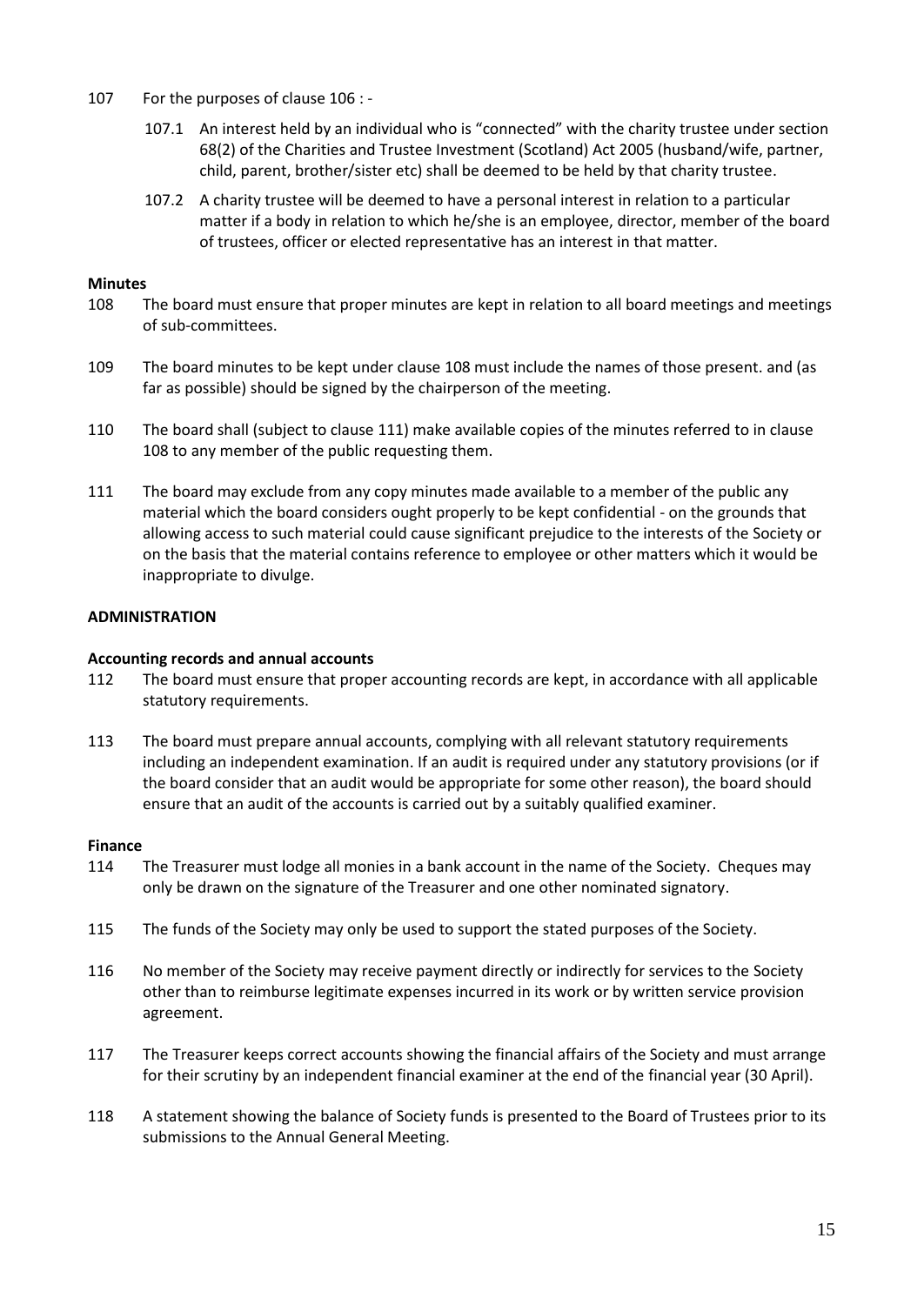- 119 The Board of Trustees will prepare a Trustees' Annual Report for the AGM to explain areas not covered in the financial statements and to show how the financial information presented relates to the Society and the activities of the Society.
- 120 All monies due and owing to the Society shall be recoverable, at law, in the name of the Society.

#### **Operation of bank accounts**

- <span id="page-15-0"></span>121 Subject to clause 114, the signatures of two out of three signatories authorised by the board will be required in relation to all operations (other than the lodging of funds) on any bank accounts held by the Society, in accordance with the financial regulations of the Society and the terms of any mandates with the Society's bankers. At least one out of the two signatures must be the signature of the Treasurer.
- 122 The Society may also make payments by direct debit, standing order, BACS or CHAPS direct credit and Faster Payment by specifically authorised individuals. Direct payments must only made for expenditure properly authorised and incurred by the Society.
- 123 Where the Society uses electronic facilities for the operation of any bank account, the authorisations required for operations on that account must be consistent with the approach reflected in clause [121.](#page-15-0) Electronic transactions require dual-authority whereby two authorised individuals whose details are properly registered with the bank are required to complete all transactions as per a trustee approved method.
- 124 Where electronic banking is used, passwords are to be changed periodically and all electronic equipment is kept up to date with antivirus, spyware and firewall software.

No two signatories or individuals authorised to operate the bank account may be connected.

#### **MISCELLANEOUS**

#### **Dissolution of the Society**

- 125 If the Society is to be wound up or dissolved, the winding-up or dissolution process will be carried out in accordance with the procedures set out under the Charities and Trustee Investment (Scotland) Act 2005.
- 126 If the Society is to be dissolved, the board of trustees will call an EGM, called specifically for that purpose and a resolution will be brought before the whole membership. The motion will be carried passed by **either** a minimum of **20** or **two-thirds** majority of the full members, eligible to vote, present in person, video conferencing or represented by a proxy delegate using an approved proxy voting method.
- 127 In special circumstances where the Society has been awarded monies from funding bodies, then the money remaining and which was ring-fenced for a particular project, will be disposed of in the manner set out by each independent funding body in line with their funding policies and criteria.
- <span id="page-15-1"></span>128 After satisfaction of all the Society's debts and liabilities, any surplus assets available to the Society immediately preceding its winding up or dissolution shall not be paid to or distributed among the members of the Society and must instead by transferred to some other charity or charities (whether incorporated or unincorporated) whose objects are the same as – or which closely resemble – the purposes of the Society as set out in this constitution.
- <span id="page-15-2"></span>129 The charity or charities to which property is transferred under clause [128](#page-15-1) shall be determined by the members of the Society at or before the time of dissolution or, failing such determination, by such authority as may have jurisdiction at the time.